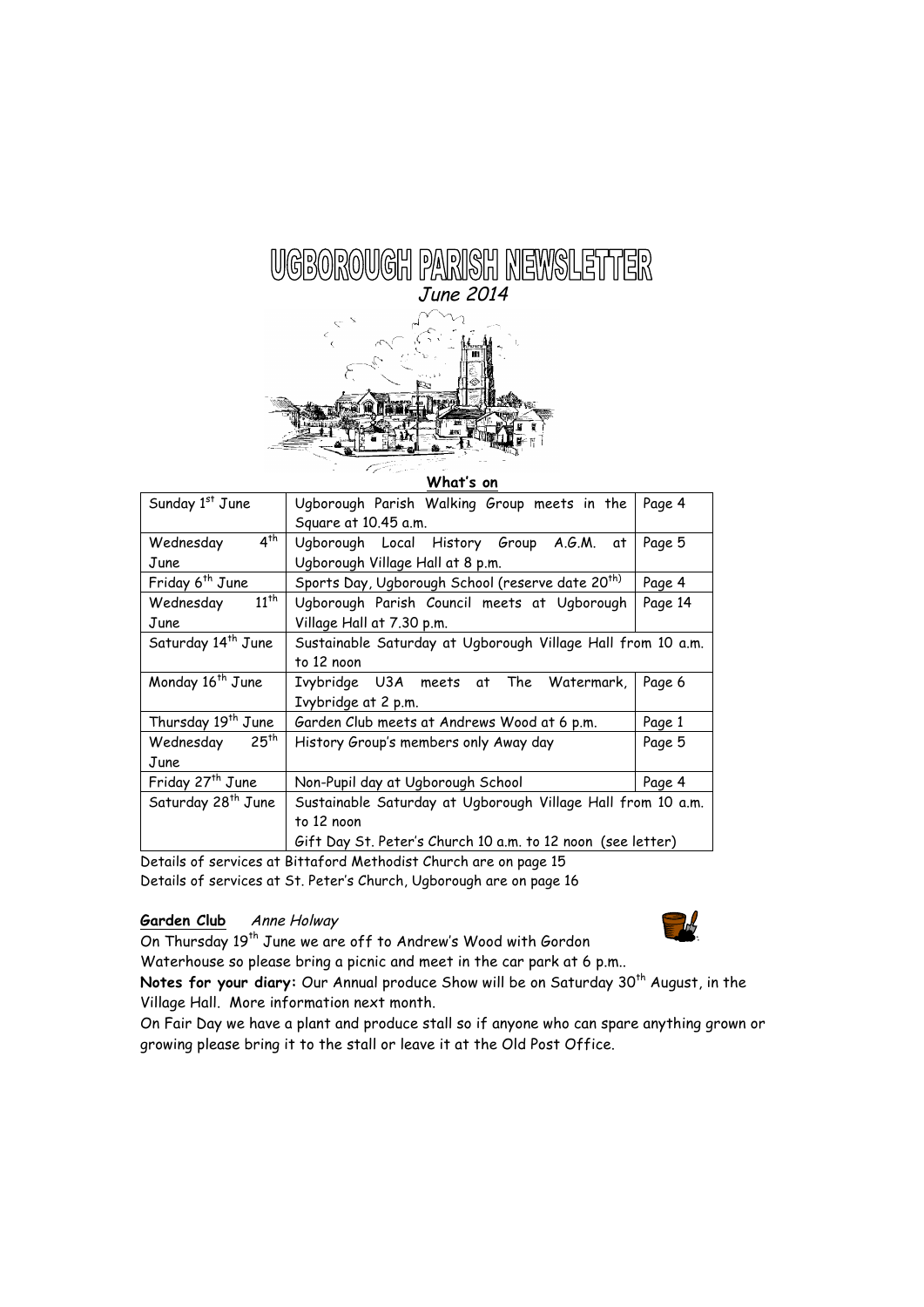**Coffee Drop-In Centre 10.30 a.m.-Noon every Thursday morning in Ugborough Church Post office available 10 a.m.–12 noon** Why not meet up with friends and neighbours over coffee, tea, cake & biscuits? Everyone welcome.

#### **Ceremonial flying of the Flag.**

|                       | The flag will be flown on the following occasions- |
|-----------------------|----------------------------------------------------|
| June 2 <sup>nd</sup>  | Coronation Day Anniversary                         |
| June 10 <sup>th</sup> | Birthday of the Duke of Edinburgh                  |
| June 14th             | Queen's Official Birthday                          |
| $June$ 21st           | Birthday of the Duke of Cambridge                  |
| June 28 <sup>th</sup> | Armed Forces Day                                   |



#### **Farmhouse lunch-A message from Sue Johns**

Dear All,

Thanks to the fantastic support of all those who came, donated food, prizes, bring and buy and monies, the Lunch raised £642! Amazing.

We fed around 50 and the ages ranged from 6 months to over 90 years!

Thanks especially to Flo and Anne Holway and all the Washer uppers!

(Many thanks to Sue to for hosting this wonderful community event.)

# **And a message from Vernon Tuck**

The bells were ringing out on the evening of Sunday  $27<sup>th</sup>$  of last month- a joyous and wonderful sound. What a great evening- surrounded by family and friends-all there to help me give thanks to God that I have been able to continue as Church organist for 60 years, (where has the time gone?)

My sincere heartfelt thanks to ALL who helped to make the occasion such a memorable onemany, many thanks.

My sincere thanks to all who provided the wonderful buffet afterwards. Thank you for the gift of money, (now put to good use), and the much needed new bird table- now being enjoyed by more of my feathered friends every day. Once again, thank you all very, very much.

Footnote- the singing was better than anything heard on 'The last Night of the Proms'! God Bless, Vernon

(Congratulations, Vernon, What a wonderful achievement!)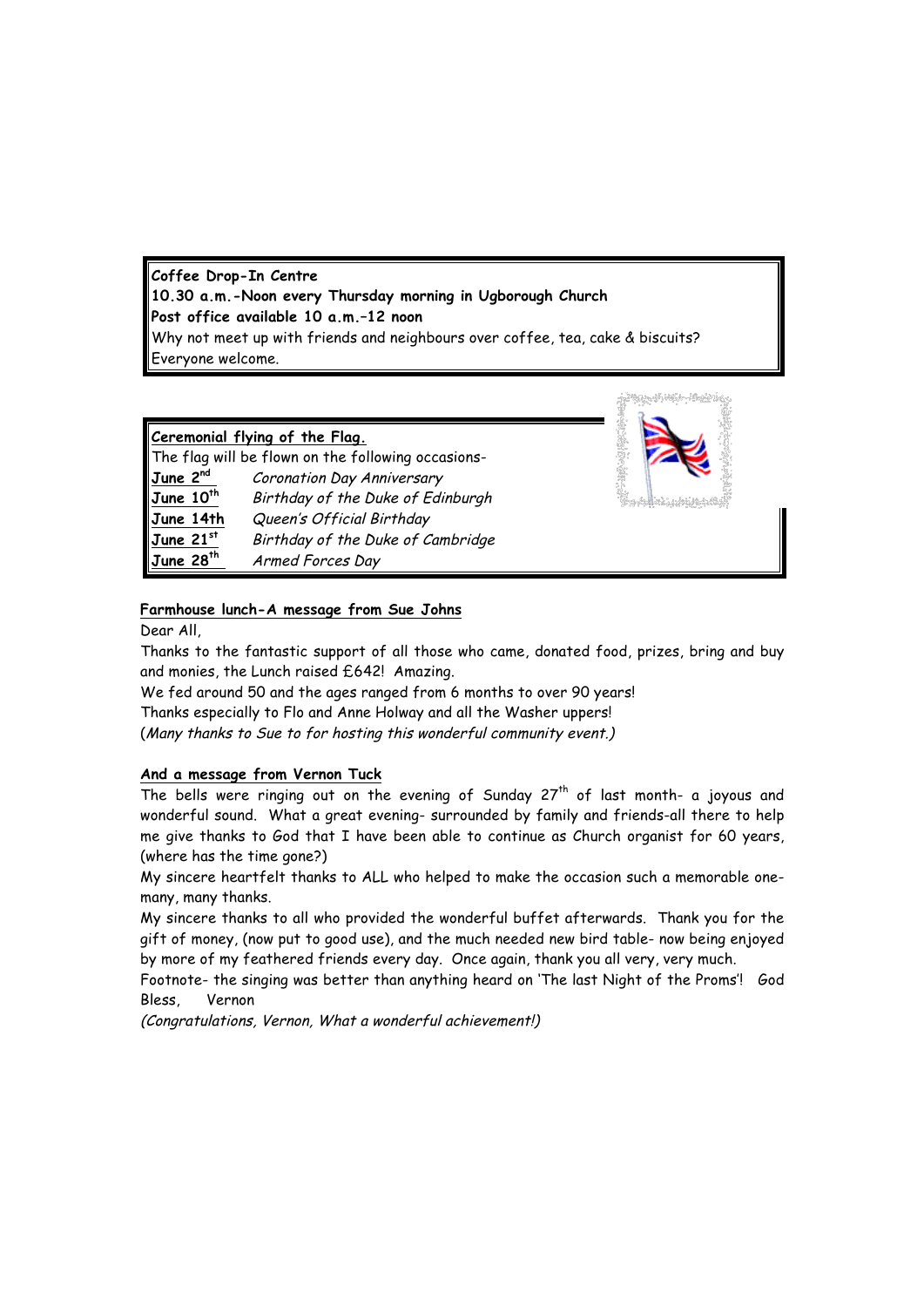#### **Liz Lloyd**

It was a privilege to join the joyful celebration of the life of Liz Lloyd at the packed St. Peter's on 19<sup>th</sup> May and the magnificent reception afterwards at Shilston Manor House. The inspirational celebration had been meticulously planned by Liz and Steve and the glorious singing of Amazing Grace, How Great Thou Art and Love Divine confirmed the sincere Christian confidence of the whole family that Liz is now fine and the parting will be only temporary. Steve, Liz's dad, her sisters, daughters and friends all spoke movingly of their treasured memories of Liz's courageous spirit, and her love and commitment to family and friends.

Her amazing fortitude and her strong Christian faith shone through. Sincere thanks to all the family. Liz- 'The Special One'- is now at peace.

#### **Ugborough and Bittaford Pre- School**- Tania Barretto

During May we were very excited to experience sunshine and warm weather, which enabled us to spend more time outside giving children space to run around and play in the fresh air. In the summer term is great to encourage children to think about 'how and why things grow', and we have planted broad beans, sunflower seeds, carrots and some bedding plants. Over the next couple of months we will be monitoring the growth of these plants to notice changes over time. This month we will be holding our annual "Teddy Bears' Picnic" in the beautiful gardens at Ugborough House, which is always very popular with the children, parents and staff alike and we would like to pass on a big thank you to Matt and Emily Fairclough who are kindly allowing pre-school, once again, to descend on their property. We are lucky to have Mervyn from Musikgarten and local photographer Claire Tregaskis join us during this event, so hoping for some more lovely sunshine.

We also have some exciting news; we will be offering After School care until 6 p.m. from September and we also looking closely at offering a Breakfast Club from 8 a.m. to give working parents maximum flexibility. If this is of interest please telephone the number below.

Come and see what our children love about your local 'Outstanding' pre-school, offering quality good value childcare with highly qualified staff and a very reasonable rate of £3.80/hour. We accept children from the age of 2 years, accepting 2together funding accessed through a Devon helpline 0845 155 1019, and offer 15 hours/week of funded childcare for 3 and 4 year olds. There is also a busy Toddler Group on Mondays between 10am and 11.30am in the Village Hall. Please telephone 07763 215455 and speak to Tania or Naomi or visit our website www.ugboroughandbittafordpre-school.org.uk to request a welcome pack.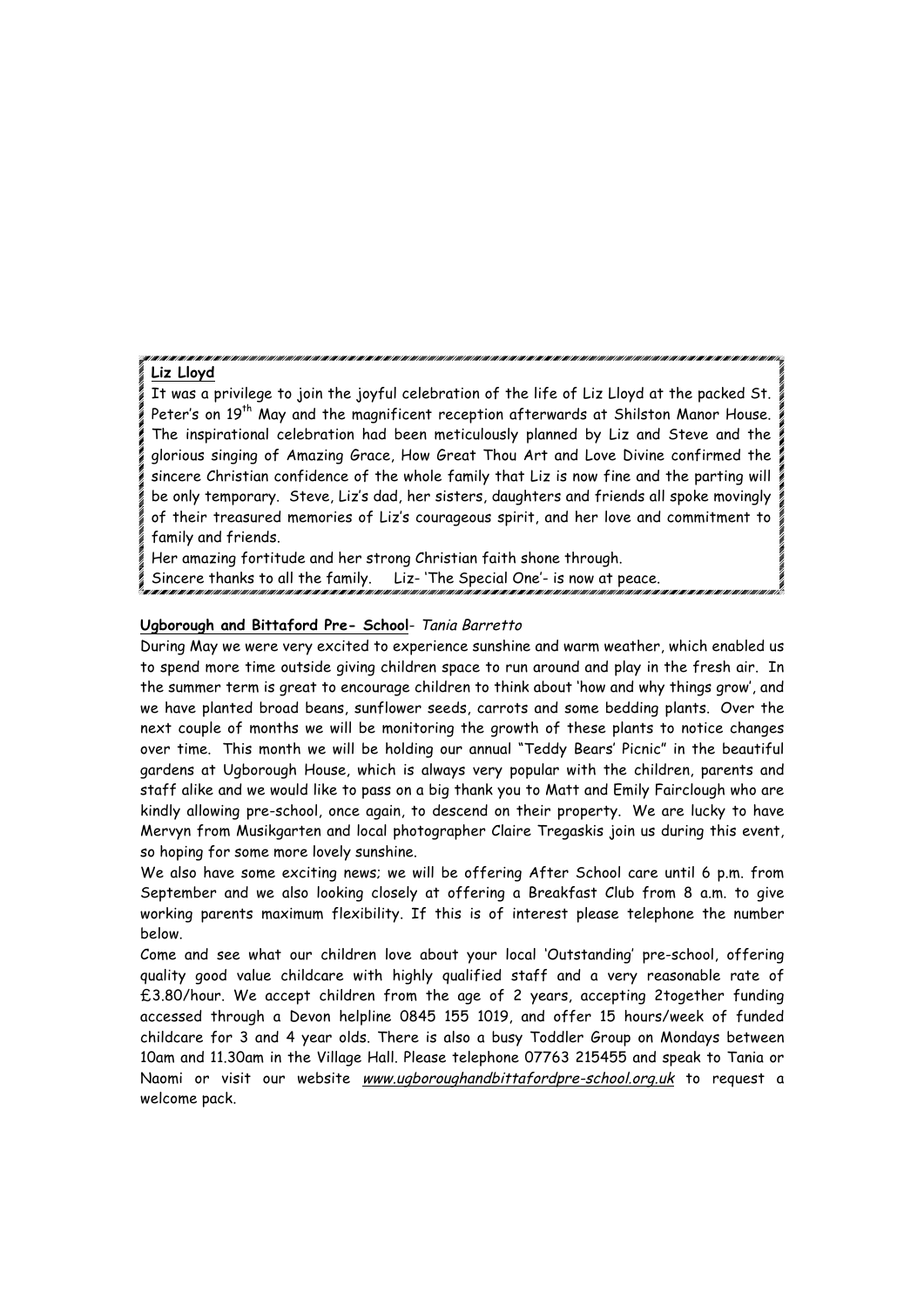# **The Beacon Federation -** Executive Headteacher - Mrs. Jane Byrne

# Ugborough Primary School.

**British Legion** Every school in the UK has received poppy seeds to mark the Centenary of the First World War, as part of an educational initiative by The Royal British Legion aimed at helping young people understand the impact of conflict.

This is part of the national campaign to cover the UK with poppies during the centenary period and is being run in partnership with B&Q so that the public can purchase Flanders poppy seeds to plant on their own land. At school, we have decided, in conjunction with the local parish council, to integrate this into our WW1 week next month and create a poppy mural which will be on display at the Ugborough Village Fair and also in the Church.

#### **After School Club Provision**

We are very pleased that the Pre School Committee has agreed that to take over After School Club provision from September 2014.

#### **Teaching Schools**

Ugborough has become a strategic partner to Ermington, which has been chosen by the National College for Teaching and Leadership to become a Teaching School as part of a joint alliance with Sir Robert Gefferys in Landrake, Cornwall.

This is a very exciting initiative to ensure high quality, school-led initial teacher training and professional development opportunities for teachers at all stages in their careers.

#### **Dates for your diary**

| Friday 6 <sup>th</sup> June | Sports Day (Reserve date - 20 <sup>th</sup> June)              |
|-----------------------------|----------------------------------------------------------------|
| $9-10^{th}$ June            | Proposed Y5 trip to Dartmouth                                  |
|                             | Wednesday 18 <sup>th</sup> June New intake induction afternoon |
| $27th$ June                 | Non pupil day* Please note - previously stated 10/6            |

# **Ugborough Parish Walking Group-** Merryl Docker

As I write the weather is full on summer and the ground dry - you  $\sqrt{1 + \frac{1}{2}}$  could go for a walk in sandals! How often can that happen? Let's hope for this to continue

so we can enjoy our next month's foray into the glorious bountiful countryside that we live in. Join us on our next walk on:

**Sunday 1st June ~ 10.45 a.m. Ugborough Square** ~ dogs, children, friends and relatives will all be made welcome. See you soon.

Merryl Docker (01752 893651) & Tom Holway (01752 941872)

(Tom Holway has some information about how to get discounted price Ordnance Survey maps. If you are interested, please speak to him).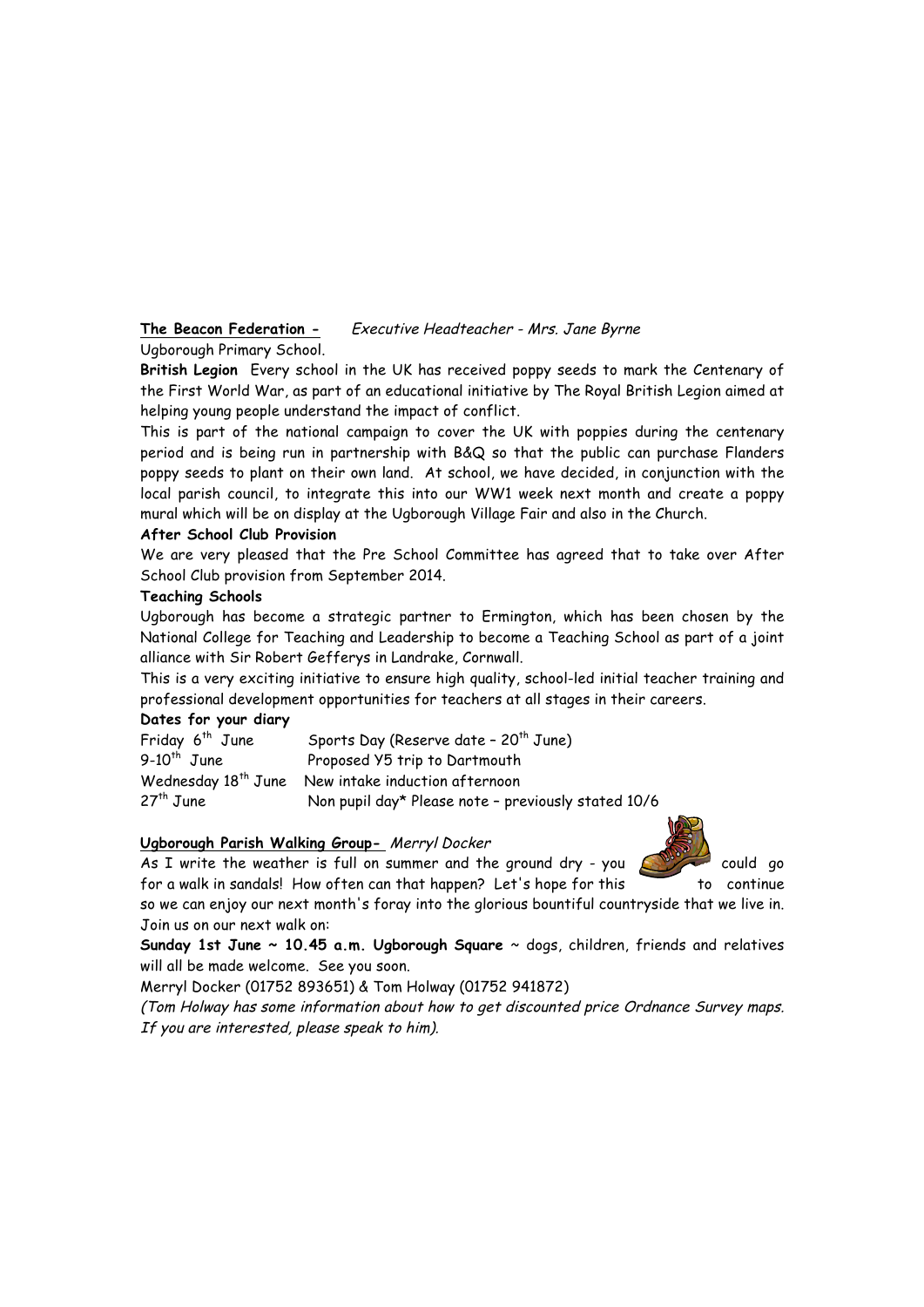#### **Ugborough Local History Group**

#### **Wednesday 4th June ~ 8 p.m. Ugborough Village Hall.**

Following a very brief necessary business part of the AGM the topic will be **"Ugborough Voices: Memories of World War One in Ugborough Village" Please** don't miss this amazing piece from our archive when, over 20 years ago, local folks were recorded for a BBC Radio program recounting their very own memories of how WW1 affected the lives of Ugborough people. Wine and nibbles will be served in place of our usual tea and coffee. Please join us. Members free of charge, £1 on the door for non-members.

Another season of excellent talks has drawn to a close. This month is our 'away day' - we are visiting Mothecombe House for a guided tour (£10 in aid of Holbeton church heating fund) by kind invitation of Mrs. Anne Mildmay-White.

I am currently drawing up a list of History Group members who want to join in ~maximum 20. Please let me know if you want to see the delights of Mothecombe House on Wed 25th June at 2 p.m. Merryl Docker (01752 893651)

#### **Community Herb Garden-** Merryl Docker (01752 893651)

Work has begun! The area was cleared one windblown rainy Saturday morning by a willing and energetic band of volunteers - thank you all! We have a local builder lined up to start work on building the retaining stone wall and I have had many offers of plants so we are all systems go. I still need more plants, offers of help, top soil and top up funds. If you are willing to help in any way please let me know. This is a community garden, created by us all and for the use and enjoyment of everyone. Edd Johns (Hillhead Farm) has very kindly volunteered to move the stone seat to its new more prominent position in front of the War Memorial. This coupled with the renovation of the memorial by the Co-op Monumental Masons and the new garden will create a fitting and lasting memorial to the men who lost their lives in both world wars. This spot at the top of the village square is a lovely peaceful place to enjoy views of the village and church. I hope that more people will use this community open space when work has been completed.

# Dog Poo Campaign - Thanks Kate Stephenson

Hello from Moorhaven,

A big THANKS to walkers in the village who pick up after their dogs. We have started a 6 month campaign to clean up



Moorhaven and it's going well; already the children have made posters and we've held a cleanup event. We're also keen to raise awareness among visiting dog walkers so in JUNE we will be handing out leaflets to remind people of the location of poo bins etc. It's also a chance to say Hello and we look forward to seeing you then.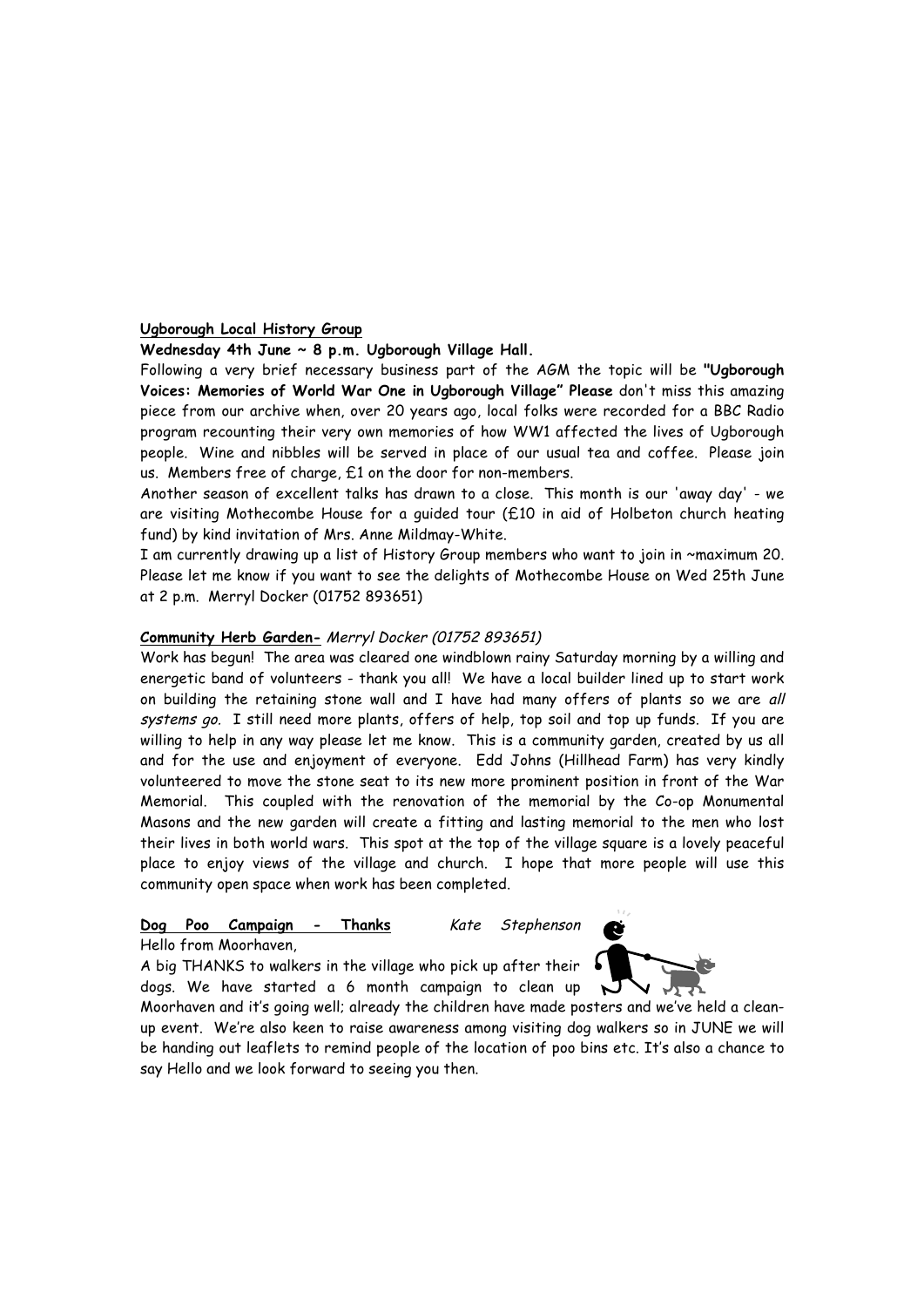# **Ugborough Village Hal**l- Stafford Williams

We had a record turn-out for modern times at the Hall AGM this month, with 9 interested citizens. Whilst very encouraging, this really reflects that we now have 9 who are involved in the committee and there were no additional representatives of the groups that hire the Hall or from the wider community.

The main news is that it was decided to raise the cost of hire to £7 per hour for the main hall and £3.50 per hour for just use of upstairs. These are now single prices regardless of where hirers live and they are subject to a minimum fee of £20 for all main hall hires. The reasons for the uplift include increased costs, a need to get a fair return on short bookings and the gradual improvement in facilities.

The hearing loop will be fixed shortly, new chairs are on order and the side path will be refurbished in the summer holidays. Additionally, a new vacuum cleaner has been purchased to make cleaning up after hires easier for everyone.

# **SeaMoor children's centre**

Starting Friday 6th June:5 week CV writing course at SeaMoor children's centre for parents with under 5's. Creche provided.

Thursday  $12^{th}$  June:  $1 - 2.30$  p.m. Lone Parents group: a new group for lone parents with under 5's at SeaMoor Children's centre

Monday 16<sup>th</sup> June: 10 -11.30 a.m. Young parents group at The Den South Brent Primary School. A group for parents aged under 25 with under 5's.

Tuesday 17<sup>th</sup> June: 10 - 11.00 a.m. Let's talk more: a new group for children under 5 with speech and language difficulties at SeaMoor Children's Centre. Please call to arrange an initial assessment.

Saturday 21<sup>st</sup> June: 10 - 11.30 a.m. Dads' Group at The Den, South Brent Primary school. Fun and games for Dads and their under 5's.

For all of the above call 01752 896356 for more information and to book.

(Ed: I see from the Gazette Friday  $9^{th}$  May that South Hams is carrying out a consultation about the future of children's centres, which runs until  $6^{th}$  June. If you have a view or wish to put forward suggestions, details can be found on www.devon.gov.uk/toughchoices )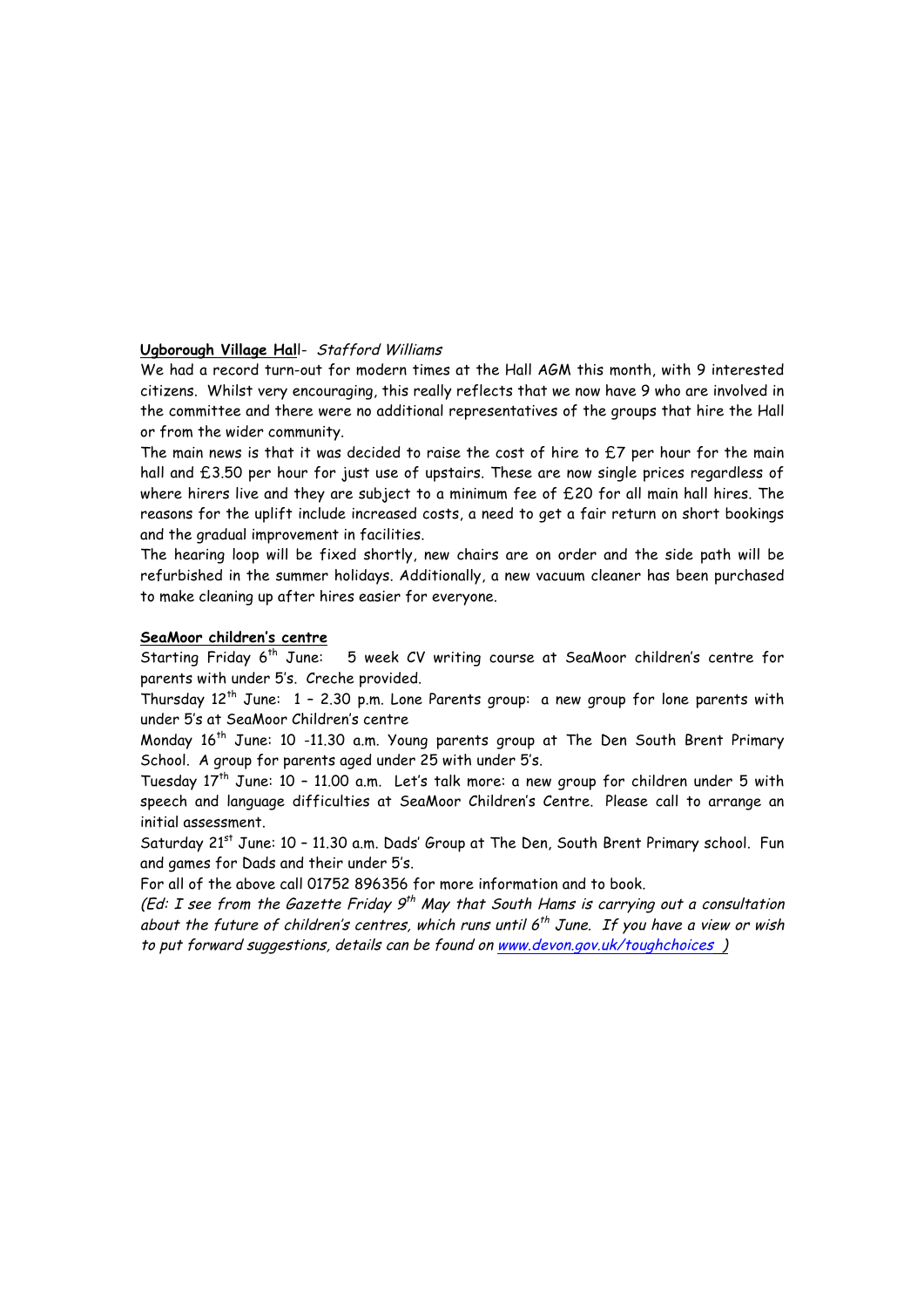#### **Ivybridge U3A** - Doreen Flood

The June general meeting of Ivybridge U3A will be held in The Watermark on Monday 16th June at 2 p.m.

This month's meeting is a special Open Meeting when members are invited to bring along a friend who might wish to learn more about our U3A and perhaps join one or more of the group activities available. There will be a short talk by Michael Bailey entitled 'A Brief History of a Sporting Adventure'. This will be followed by a chance to chat with many of the group leaders and other members and learn what is available.

Rainfall at West Cannamore, Ugborough, 510 ft. above sea level I would sincerely like to give my thanks to Len Wakeham for faithfully providing this information each month for the last few years. This will be Len's last contribution as the Wakehams have now moved to their new home outside the Parish. We wish them every happiness.



Total rainfall for April= 108mm= 4.25 ins. He is going to be a very hard act to follow, but is there anyone else in the Parish who would be able to keep regular rainfall records for us?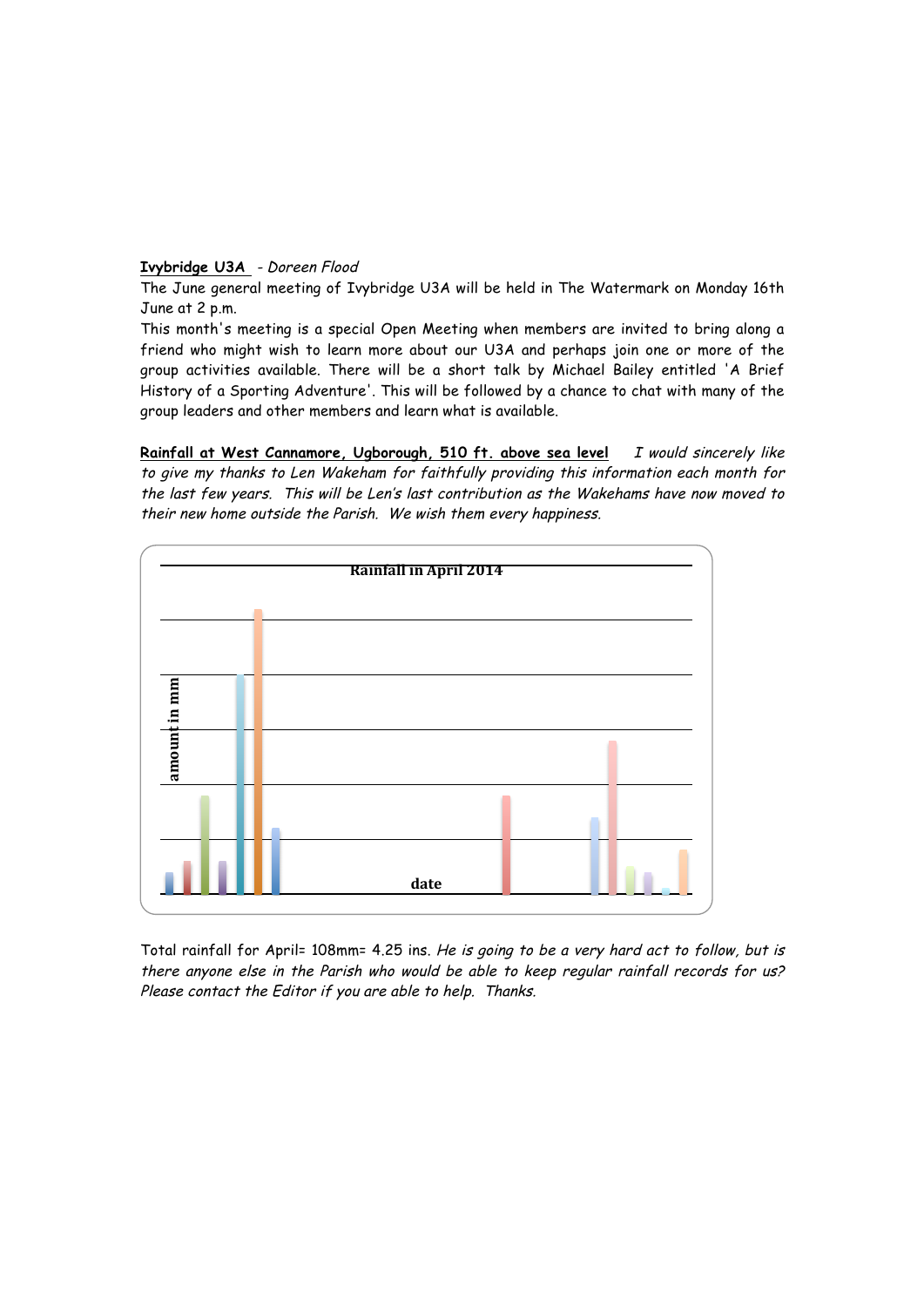It is with deep sadness that we report that James KELLY (Jim), Landlord at the Horse and Groom Bittaford passed away 26th April 2014, 12 years to the day the family took over the pub.

Thank you to all who gave him such a good send off at Efford crematorium and back at the Pub. Jim will always be in our hearts

# **Clothes for Chernobyl Children-** Ian McClure Vice Chairman & Publicity Officer

Once again we are hosting a group of ten ten-year-olds (four boys and six girls) from Belarus this summer. The children come from a deprived and highly contaminated region of the country, which is only a few miles from the nuclear power plant at Chernobyl, across the border in Ukraine. We give them four weeks of fresh air, healthy food and lots of love and fun.

Often the children only have the clothes they arrive in – sometimes not even a toothbrush or spare underwear – and so as usual we are asking your readers for donations of good quality nearly new clothes and footwear. Please don't forget warm clothing such as fleeces, as the winter temperatures in Belarus can be as low as minus 30 degrees centigrade.

If you feel you can provide some clothes, or help in any way, please contact our chairman Sue Wyeth on 01548-820201. More information about our charity can be found on our website, www.ccll.org.uk/totnes

Totnes & South Hams Link Chernobyl Children's Lifeline Tel: 01548-830578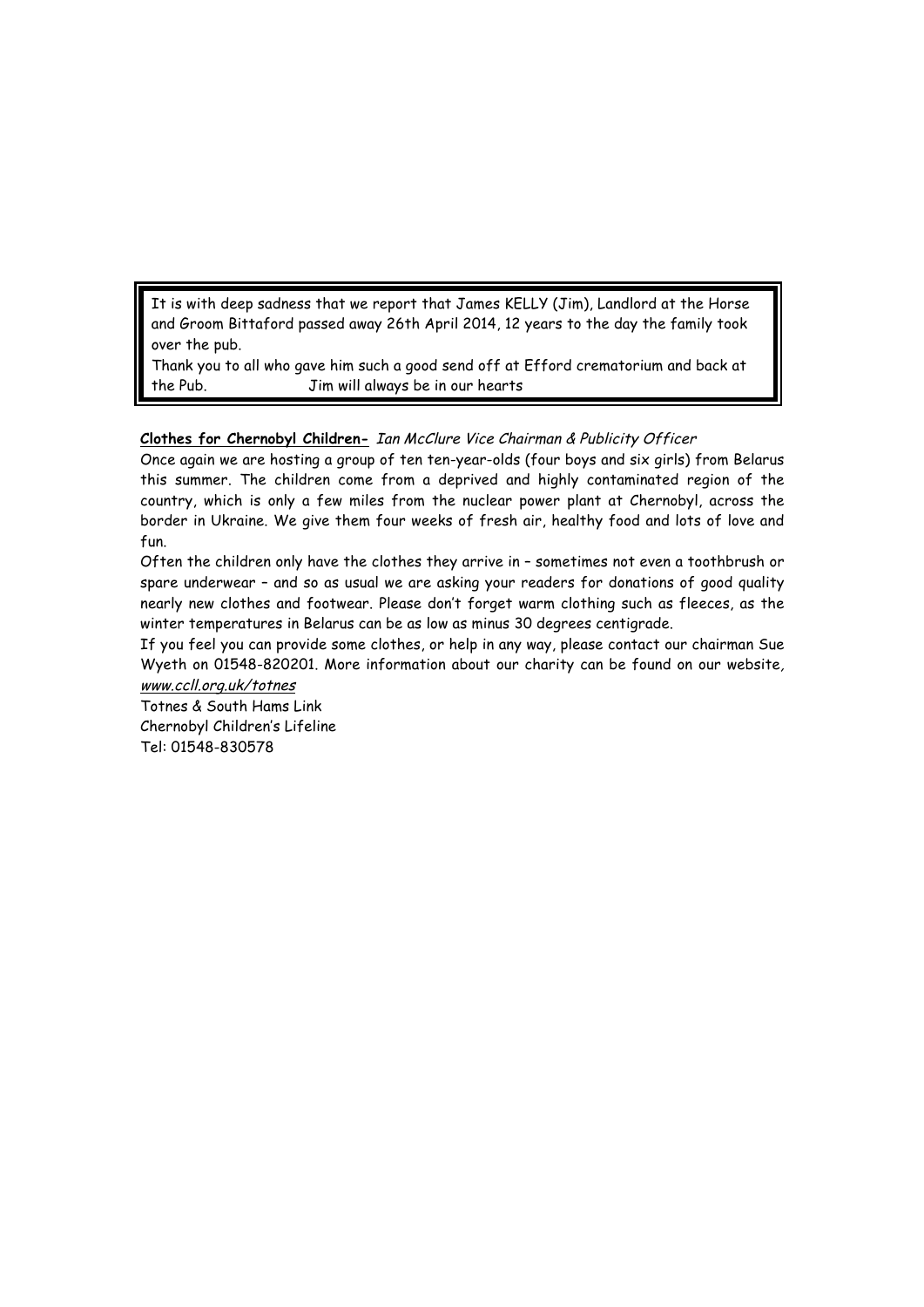#### **The Horse and Groom Summer Festival**

A Great Weekend awaits at The Horse & Groom in Bittaford from Friday 4th July to Sunday 6th July 2014 in aid of local charities the Erme Valley Riding for the Disabled Association (The Brook, Ugborough), and The "Brain Cancer Charity" in memory of Jim.

Great entertainment throughout the weekend, with over 30 local Real ales, BBQ and Live Music

**Friday 4th:** Opening of the BEER TENT supporting local breweries with over 30 Local Real Ales, **where 30p per pint sold will be donated to the charities all weekend**.+ Live Local Band "SWEAT"

**Saturday 5th**: From mid-afternoon, the "Plymouth Morris Men" will be dancing and singing LIVE in the afternoon, BBQ throughout the day and LIVE entertainment in through the evening with Local Band "Retrospect"

**Sunday 6th**: The Annual "Betty Stogs" Waitress Race, LIVE MUSIC with Oli Hannaford, " the World famous duo "Off the Cuff" then Rick The Stick, followed by a Charity Auction and Raffle..

If you would to get involved, sponsor a barrel or enter the race please contact us on 01752 892358

 $\odot$ 

#### **Beryl's Bookworms** -Norma Roe in Sue's absence!

This month's book was Life after Life by Kate Atkinson. Well, we all fell in love with Jackson Brodie in her earlier sequence of novels and many of us

enjoyed Behind the Scenes at the Museum, but this novel presented us with many challenges. As the author herself explains in her note, we are all intrigued by 'What if?' scenarios and she uses this question to present us with many alternative narratives. All are given equal validity - the baby dies, the baby doesn't die but lives to drown in childhood, no, she lives to fall off the roof, no she lives to have an abortion after being raped in her mid- teens, no she marries an abusive husband who kills her, no she marries a German and is lives one of her lives in Germany during the 2**nd** World War, including an early attempt to assassinate Hitler, but, no, there she is again in London during the Blitz! Using this technique enabled Kate Atkinson, through the heroine, to explore more than one way of looking at the cataclysm that was World War II.

And it's not just the heroine who keeps popping off only to pop up again. There are up to 7 alternative versions of the same events with different outcomes.

Oh, yes I forgot to mention that the story isn't told chronologically either but jumps around in time with characters reappearing after apparently being killed off! You have to keep very alert! All very clever (too clever?) Some of us found this totally confusing, but if you just go along with it and enjoy the wonderful writing, it is a really good read. It is extremely well researched, but this never intrudes into the story telling. Surprisingly, by the end of the discussion everyone decided they had really enjoyed, if not totally understood, the book and the scores were high, giving an average of 4.25 out of 5!

Next month's book is Harvest by Jim Crace.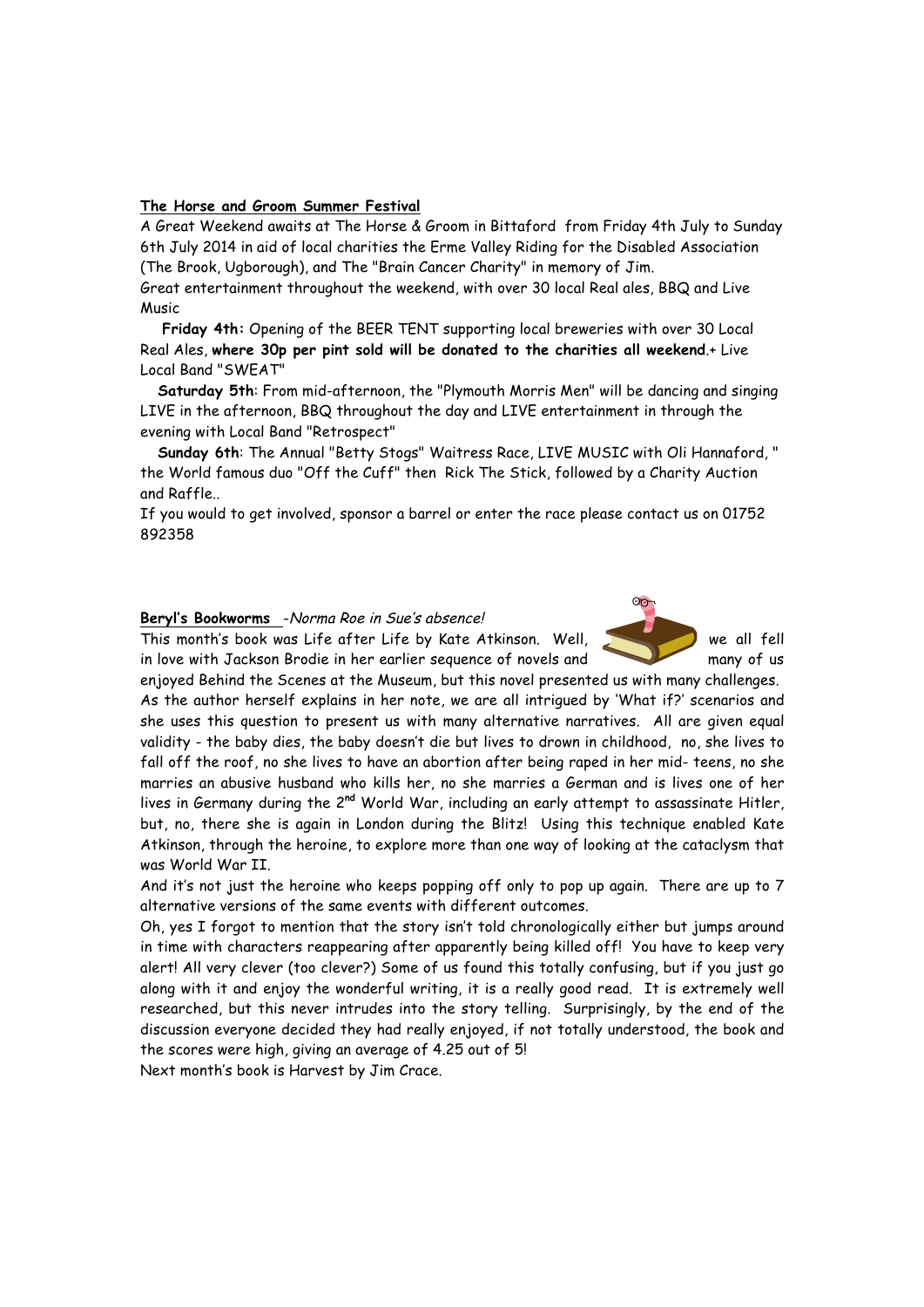# **Fraudsters want your PIN, bank card or cash**

The Police have alerted us to a particularly unpleasant scam. Please be aware that you may be contacted by fraudsters claiming to be your bank, or the police, to say that your bank card is being used fraudulently. The fraudster is after your PIN number and may instruct you to withdraw money from your account and arrangements will be made to collect by courier or taxi.

Just remember that your bank and the police will NEVER ask for your bank card or PIN or your cash-

**DON'T GIVE THEM TO ANYBODY.**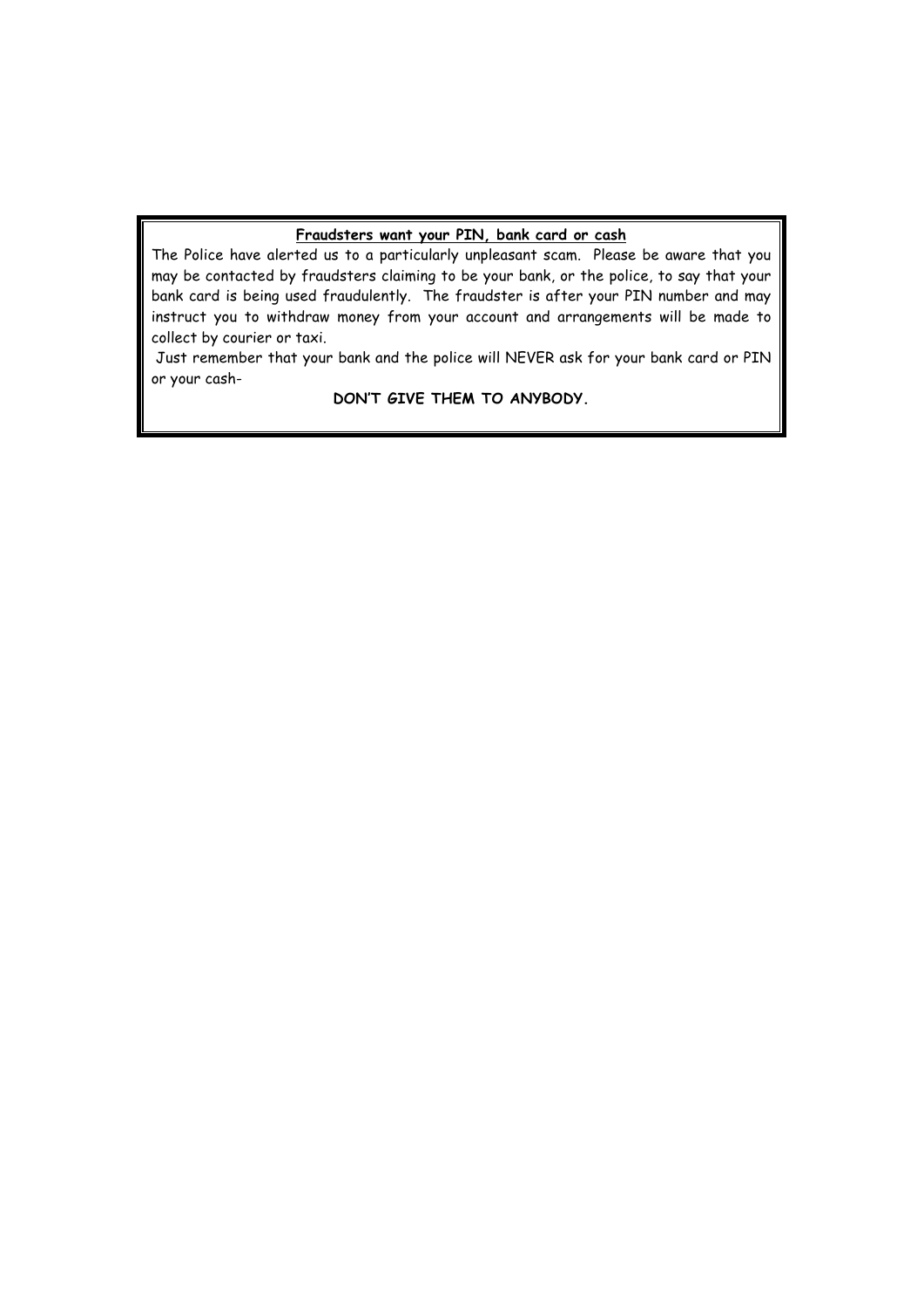

**Your Stars Tonight**. I am in a comet chasing mood – there is a fascination in following these nomads of the solar system even though they are often naught but faint smudges of light. One problem is how to distinguish them from the hundreds of other nebula, star clusters and distant galaxies and this can be

done by observing them on successive nights – if they move against the background of stars they are comets; if they are stationary they are not!

At the beginning of May I spent a happy hour in Exmoor trying to spot Comet 2012 K1 PanSTARRS and finally convinced myself I had found it. Alas! A quick check against the star chart showed I had spotted Messier 51 which been first identified as a "non-comet" by the French astronomer Charles Messier 250 years ago. Comet hunting back then was a very competitive business and Messier was red–hot – in total he bagged over 20 new comets. However he became so frustrated at the difficulty of telling slow moving comets from everything else that he dedicated most of his life to listing all the faint fuzzies that he could find and ended up with a total of 109 in the his catalogue. Ironically this has now become the amateur astronomer's "must see" list.

With hugely improved telescopes we now know that the Messier Catalogue contains a ragbag of astronomical oddities - relatively close supernova remnants, star forming clouds of gas such as Orion's Nebula, more distant clusters of stars in our own galaxy and many galaxies such as M51 which are at distances that would have dumbfounded Messier's generation of astronomers.

I can just glimpse C2012 KI PanSTARRS with my 8" telescope as it proceeds in a stately fashion across the length of the Plough in May, and in June it will move into Leo brightening all the time as it is drawn to the sun. I find comets wondrous; predictable but never boring, with a serene, stately and ethereal quietness that soothes the body and soul. And yet there is a gritty and dogged determination in their trek across the skies from the icy outer limits of the solar system to the gravitational embrace of the sun before they escape its clutches to return to the realms far beyond Jupiter.

As I ruminate in the dark a meteor flashes across the sky – it's all over in less than a second as the tiny particle of interplanetary grit hits the earth's upper atmosphere and is vaporised – and soon the memory fades. I fall to thinking about poor little Peaches Geldof who similarly flashed into a media driven light but soon will fade from memory after a life so sadly transitory and inconsequential.

But then I think of someone else we have lost and who touched us all. And I decide I will rename C2012 KI PanSTARRS as my Liz Lloyd comet. As I follow it across the heavens in the next few months, I will remember a wonderful and brave person.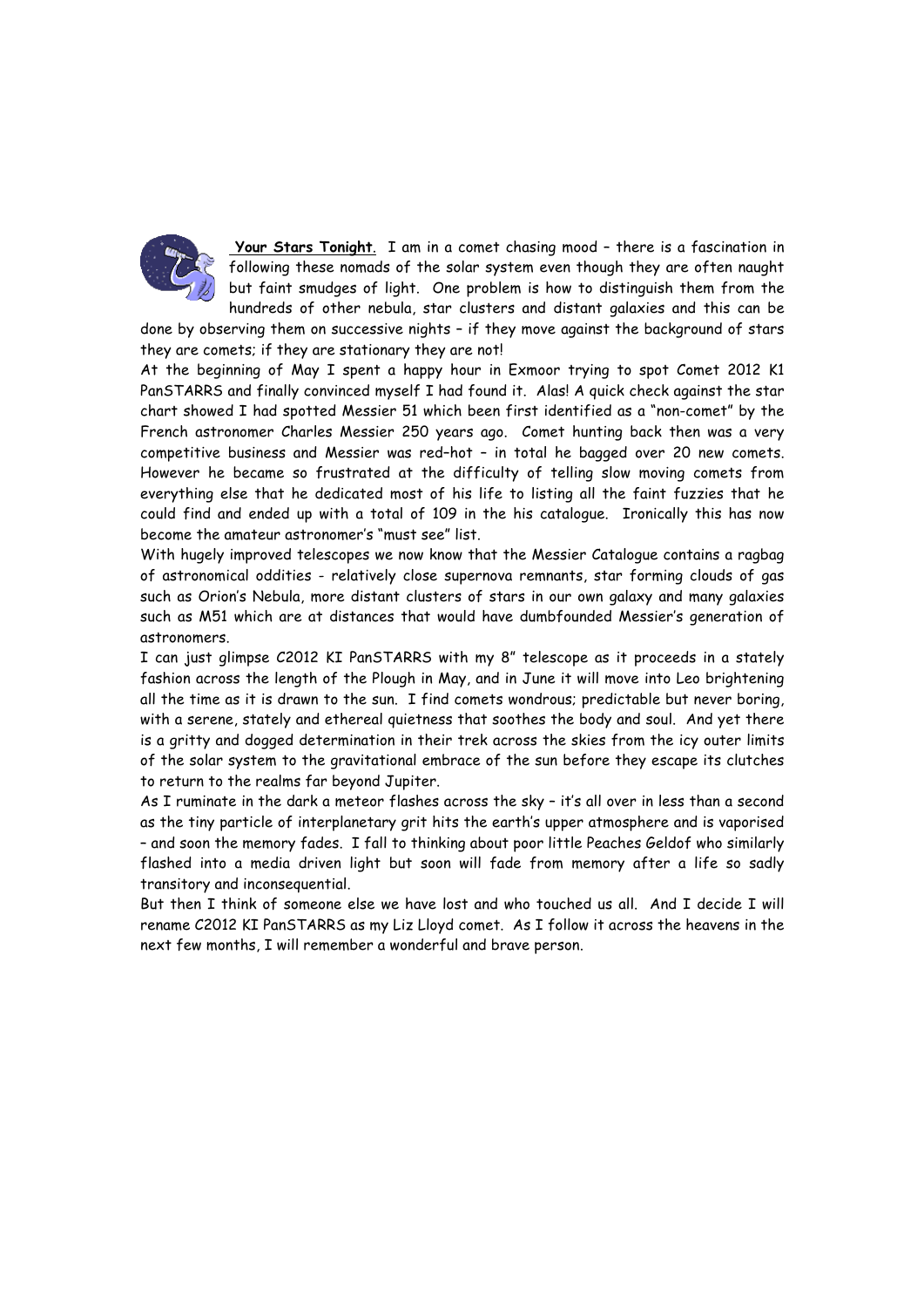# **Ugborough Parish Neighbourhood Planning Working Group (UPNPWG) News**

# Richard Hosking

The UPNPWG and leaders of the Focus Groups attended an all day workshop on 24th April to formulate a Vision and Objectives Statement for the Ugborough Neighbourhood Plan. The day was organised by Jo Widdecombe of Planning Aid England who invited volunteers Mary-Ann Nossent and Clare Wright of the Community Spirit Partnership CIC to guide the group towards a shared vision. This very interesting day produced the following Vision Draft which will be discussed and refined in future months;

"Ugborough sits between moor and sea with a distinct and historic natural environment and has a strong balanced rural community. Our aim is to maintain its character, support the local community while responding to evolving needs and aspirations."

A second workshop in now in contemplation to develop the draft and decide what steps we will next take towards wider participation of the community in the Neighbourhood Area in the planning process. The community will decide how Ugborough develops in future years. We hope to make a presentation at Ugborough Fair so please share your ideas with us then. You can influence this exciting planning process for Ugborough by joining the Focus Groups either by contacting Richard Hosking 01752 690775 or rwh007@ricsonline.org

or any of our Focus Group leaders;

Housing – Clive Hart cwing the China of the China of China cwing China cwing China China China China China China China China China China China China China China China China China China China China China China China China C Car Parking - Joan Fletcher joan.w.fletcher@btinternet.com Open Space – Owen Davies Owen.Davies@babcockinternational.com Shop/Community Shop/Café - George Beable georgebeable@hotmail.co.uk Pre-School Play Group - Tom Holway tomholway@lineone.net Can you improve on this Vision Draft for Ugborough? Join a focus group and tell us how.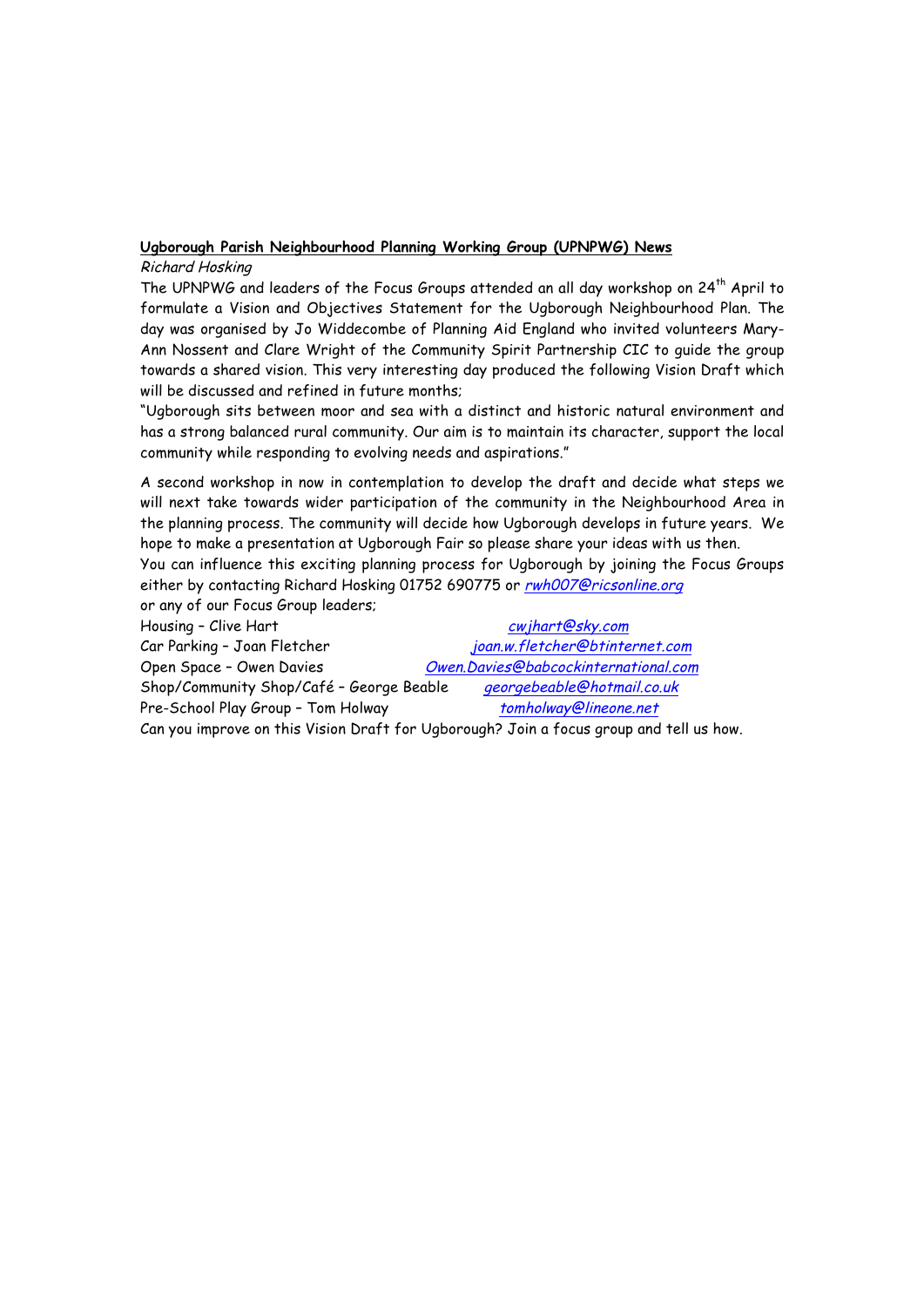#### **Village services.**

A reminder that you can hop on board the Devon Libraries Mobile Library Service at Ugborough Square, Tuesdays. The times for the mobile library are from 9.30 a.m. to 10.00 a.m. since the change to every four weeks. The dates for 2014 are: June 3 $^{\rm rd}$  , <code>July 1 $^{\rm st}$ </code> , <code>July</code>  $29^t$ , Aug  $26^{th}$ , Sep  $23^{rd}$ , Oct  $21^{st}$ , Nov  $18^{th}$ , and Dec  $16^{th}$  (Thanks to Dot Southwood for this information)

And don't forget to visit your Post Office in Ugborough Church on Tuesday afternoon and Thursday morning.

# **Sports Report -** Janner Motson

UGBOROUGH AWARDS EVENING

The stars and glitterati were out in force last week at the annual Uggies Awards Ceremony. This is the time of year when the WAGAMs (Wives and Girlfriends and Mums) put on a posh frock, the players wear suits that don't look right on them and some high-priced celebrity is booked to wow the crowd.

2014 was no exception, although the celebrity turned out to be Club Chairman Billy Mehmet Dalman-McKenna, who flew in by private helicopter to wave at the crowd, said he wanted to change the club name to Manchester United, and flew out again when someone said that Leon's Dad worked for the Inland Revenue. Therefore, it fell to Mandy Dardis to present the silverware, ably supported by the comedy acts called in to entertain – Priv, Dan, Steve and Simon.

For the U15s, Ronaldo did not show up so Player of the Year went to a surprised Sam, whilst Eleanor collected the same for Hillhead, Tom for Dunwell and Oscar for the U9s. The eagerly awaited Golden Boots went to Elliott, Ben, Jamie and Robbie, although the committee are considering whether to introduce minimum qualifying criteria of more than 2 goals in future.

Elsewhere, the cricketers started with an easy win over Modbury by introducing the youth policy that has served them well before. A combination of good fielding and tight bowling kept Modbury to 54 all out, which Paul Stewart (25 not out) and Andy MacMillan (16) cantered to in less than 12 overs. Ivybridge must have seen this as they pulled out of the next match claiming that they had a bone in their leg and their Mum would not let them out to play. Watch out Buckfastleigh next!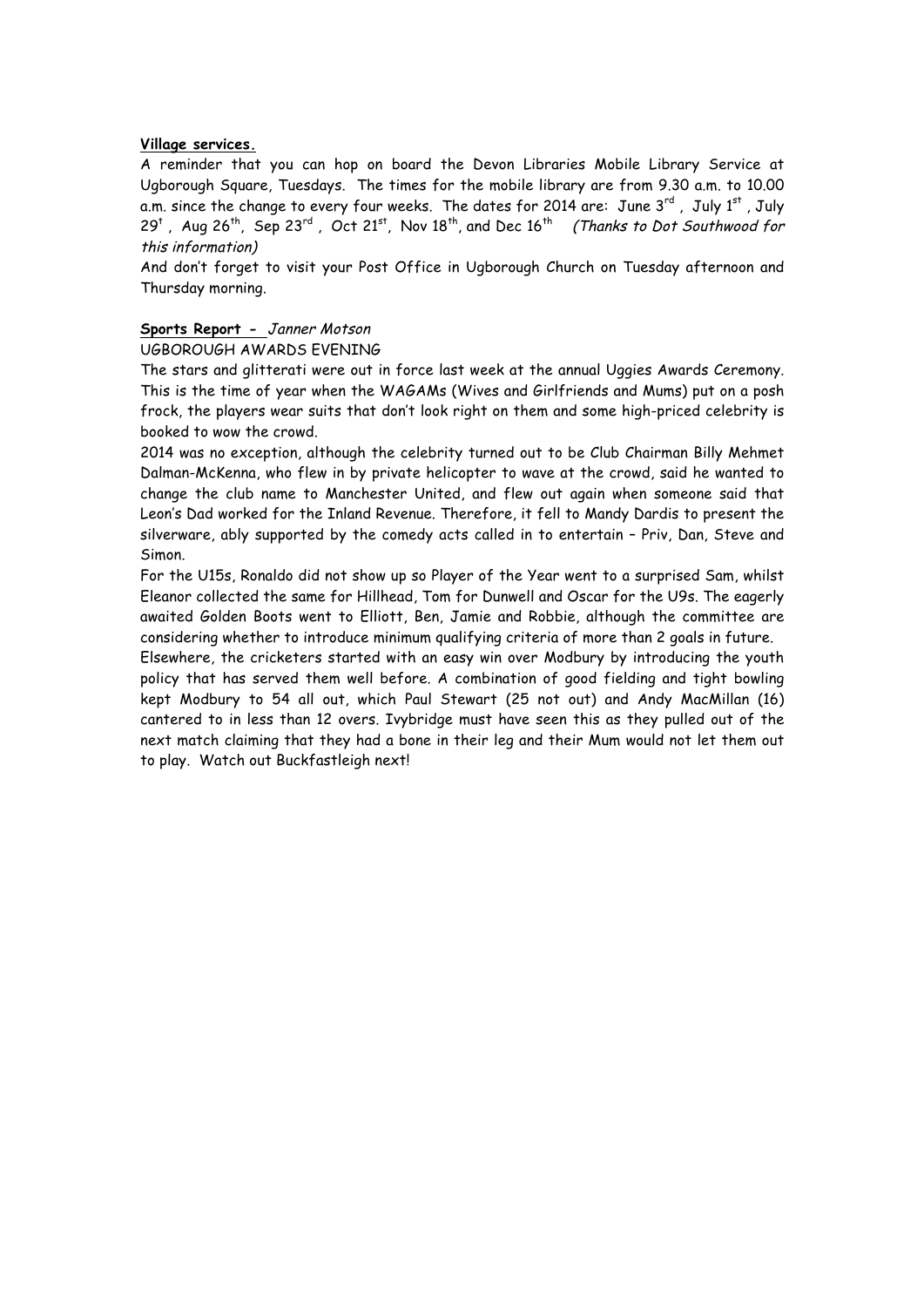#### **Ugborough Parish Council** Clerk: Sarah Woodman 01364 661127

email: ugboroughpc@yahoo.co.uk Website: www.ugboroughparishcouncil.gov.uk

May was a busy month, with three meetings….

The Annual Parish Meeting started on a sad note, with one minute's silence in memory of Liz Lloyd. She will be greatly missed.

The Chairman's report summarised events over the year, including: The electoral review of the South Hams, in which Ugborough would be included in a ward with Ermington, with one District Councillor; Spending on items previously funded by SHDC, including the maintenance of Bittaford play park; the renewable energy planning applications for wind turbines and solar farms which may affect the parish; and flooding, in which the community of Lutterburn/Undertown came together to address the problem, with help from the Parish Council.

Merryl Docker gave a fascinating insight into the effect on Ugborough of WWI. Twenty-four villagers lost their lives during WWI, and as everyone knew each other, with many related, the whole village was affected. Ugborough lost all its working men and horses (on which they relied for farming and transport) and hay stocks, and trees were felled for the war effort – now there are no old trees in the parish. Bittaford was given a Nissan hut as a village hall in recognition of how the community was fractured by the war. Of the 24 who died, 16 were in the army, 6 in the navy, 1 marine and 1 in the air force – he was buried in the churchyard, with the other dead being buried throughout the world. Three men from the same road died in the Battle of the Somme, two of them cousins.

Finally, Merryl provided details of the community memorial herb garden, and asked the community to provide and use the herbs.

Reports were received from your District Councillor; DNP ranger Ella Briens, who detailed plans to resurface and install a gate to the path above Moorhaven; and local groups, including Ugborough Village Hall Committee and Ugborough Sustainable Saturdays, both of whom reported success. New Committee members and volunteers were needed for the village hall, and more 'punters' were needed for Ugborough Sustainable Saturdays.

The discussion at the end of the meeting included the early arrival of school buses, which blocked the village streets for about an hour before the end of school.

The Annual Parish Council Meeting preceded the regular Parish Council Meeting, and determined administrative arrangements for the next year, including membership of local organisations, the meeting schedule and asset register – and George Beable was voted in to continue as Chairman.

The May Parish Council Meeting

Planning applications. No objections were raised to the proposed side extension and vehicular access at Station House, 1 Station Cottages, Wrangaton, nor to the replacement rear extension at The Haven, The Square, Ugborough. Councillors supported the proposed change of use of agricultural barn to licensed wedding venue (for no more than 28 days between  $1<sup>st</sup>$  June-30 November) at Dunwell Farm.

A new Parish Councillor was selected. Laurie Nelson lives in Bittaford and is already involved in a number of community groups, including the Bittaford Village Hall Committee. He is keen to generate more community interest in the aims and work of the Parish Council, particularly among Bittaford residents.

The Devon Highways Maintenance Hierarchy was considered at the meeting, which will determine whether or not a lane is maintained in the future. The Parish Council is requesting that three lanes be upgraded to reflect their usage: From Whitely Cross to Combe Cross; the lane to Coarsewell; and the lane to Torpeek.

First Aid Training Courses may be on offer, depending on demand. St John Ambulance is offering training at £25 (+VAT) per person, and the Parish Council would fund hall hire. The training would last for 3 hours and include treatment for severe bleeding, choking, chest pains, unconscious casualty, resuscitation, communication & casualty care etc. A certificate of competence is awarded, which is valid for 3 years. If you are interested, please contact the Clerk.

The 2013/14 Accounts were approved by the Parish Council. Over the last year, total receipts amounted to £22,105, and payments £15211, providing a net surplus of £6893 – although £5102 of this sum is TAP funding, which is earmarked for projects over the next year, including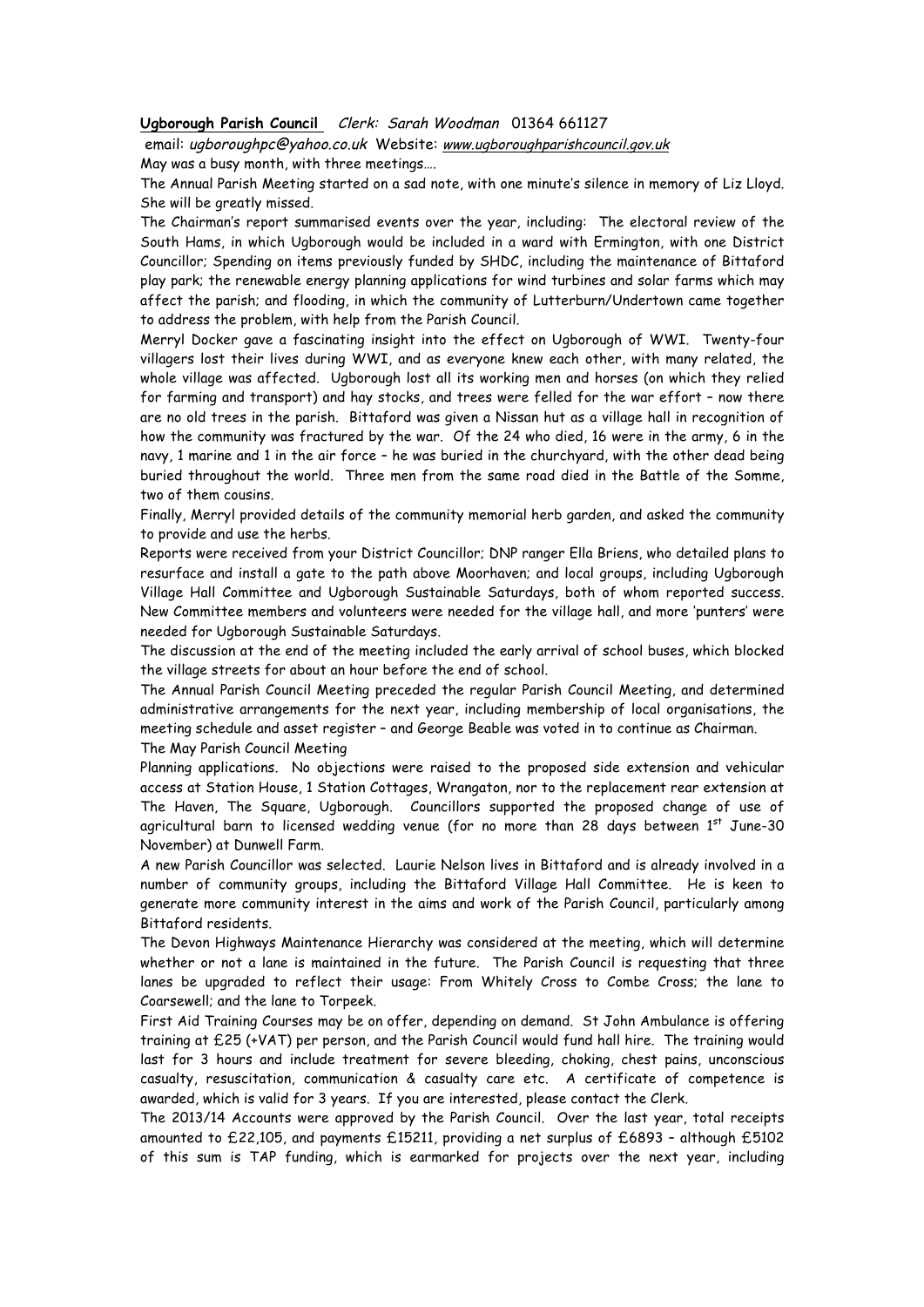enhanced Lengthsman's service and the e-senior programme. Overall, the Parish Council finances are in good shape and ready to meet the challenges and opportunities of the year ahead. The next Parish Council Meeting will be held on Wednesday 11<sup>th</sup> June at Ugborough Village Hall. Agenda and minutes are displayed on the noticeboards and website.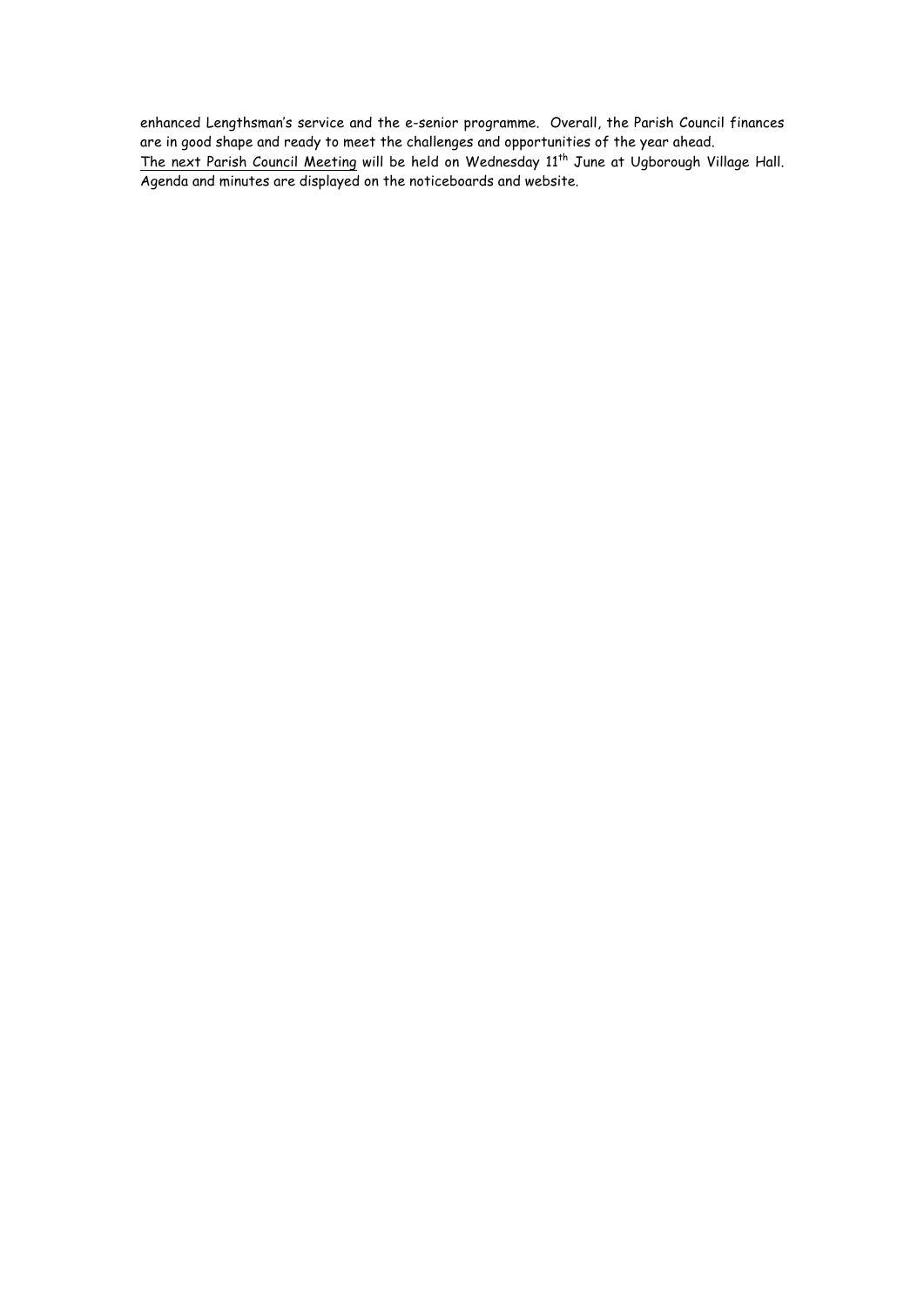#### **St. Peter's Church, Ugborough**

Dear All,

It seems to be a time of great change for many at the moment. This morning I have said a big "thank you" and "farewell" to my secretary, Doreen Jevons, thanking her for her work within the Mission Community over the last three years. We also prepare to say goodbye to Fr. Harry on Sunday. Three Head teachers are leaving at the end of term in the Totnes Federation of Village schools in which I am a Governor. Also, I, myself, am starting to sort out, as I prepare to move to retirement at the end of August. In my head I keep hearing words I have often heard on the railway trains, 'All change here'. This change is part and parcel of life, as without it we would not be alive.

Many of us can feel apprehensive during a time of change. I know that I am a little nervous of the changes ahead for us, especially as Kathy and I have lived in the beauty of the South Hams for over 30 years, longer than we have lived anywhere.

However, the journey of life must inevitably involve change. We all have new challenges to face and deal with. Sometimes, I wish I could hunker down and escape all the change about me. Technology is a good example of a constantly changing field. I just learn to operate one computer then I find that it is outdated and needs to be dumped for another "all singing" machine, which will solve all the problems of my life! I am amazed at the stuff we are currently taking to the recycling centre- a completely OK basic type writer, which was replaced by a once modern electric type writer, which in turn was superseded by the Amstrad word processor, and so it goes on......

Then I am reminded of that old hymn 'Rock of Ages let me hide myself in thee'. The God we believe in does not change. He is ever present, constant in His love and care, offering us a place to hide from the storms of life, in order to refresh, but then to go out again on our pilgrim journey, restored refreshed and invigorated.

So as another hymn puts it "Through all the changing scenes of life, in trouble and in joy, the praises of my God shall still, my heart and tongue employ". I pray that God will be with us on our journey through life; that we might open our eyes, unblock our ears, lift our hearts and see that Jesus walks with us into the future, so we should not be afraid. The shepherd in Holy land leads his sheep. In the same way Jesus leads us and we must follow him if we are his sheep. It is not always easy, Jesus says 'take up your cross and follow me'. So as the roads in the lanes narrow as the vegetation grows, let us firmly plant our eyes on Him, and not lose sight of what life is all about - His love rooted in our hearts through faith.

Jesus, be with us as we all continue our journey in faith.

God Bless you all. John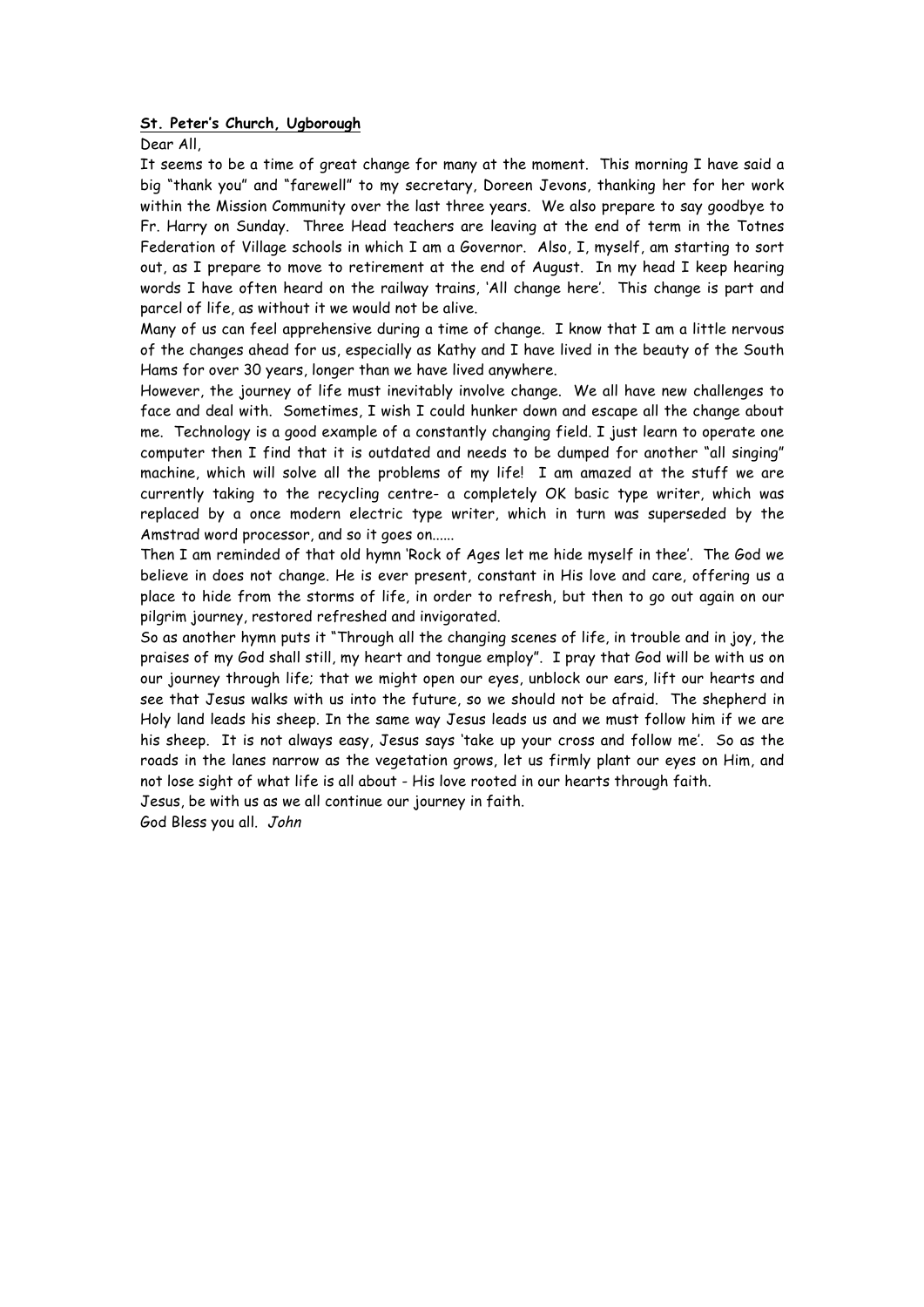# **Installation of our new Diocesan Bishop** Caroline

This is scheduled for Saturday  $5<sup>th</sup>$  July at 2.30 p.m. in Exeter Cathedral and will be a very inspirational occasion. Do keep Bishop Robert in your prayers as he undertakes the daunting task of caring for our large diocese.

**Bittaford Methodist Chapel** Jutta Berger 01752 698381 R Please come and join us - we look forward to welcoming you. Our services start at 10.30 a.m. unless otherwise shown. Sunday 1<sup>st</sup> June- Revd. David Youngs Sacrament of Holy Communion Sunday 8<sup>th</sup> June- Mr. Michael Cade Sunday 15th June- Revd. Simon Leigh Sacrament of Holy Communion **2.30 p.m.** Sunday 22nd June- Revd. John Richards Sunday 29<sup>th</sup> June- Mr. Tony Kirk Our Hall is available for hire. We have a small Tea Kitchen. All enquiries contact: Jutta Berger as above or e-Mail to: juttaberger@tiscali.co.uk Green Pastures Coffee Bar for families with small children.

Open every Friday from 10.00 a.m. 'til 12 noon including School Holidays!

# **Contributions**

Thanks to everyone who has contributed to this Newsletter.

Contributions should be sent to - Mrs. Norma Roe, The Editor, Ugborough Parish Newsletter, 20 Lutterburn St, Ugborough, Ivybridge, PL21 0NG.

**The deadline is 15th of the month please. Thank you for keeping to this.** 

**E mail is welcome to norma-davidroe@tiscali.co.uk** (I use Microsoft word, font Comic Sans. Any articles as attachments in this format would be particularly welcome.)

Your Newsletter is available online at the Parish Council website and the **Ugborough Website** - http://www.ugborough.com/

If you have any stories, pictures, accounts of history, adverts you want to run or anything else to go on the web site for the whole parish please contact Richard Barker on 01548 821000 or email him at richard@fowlescombe.co.uk